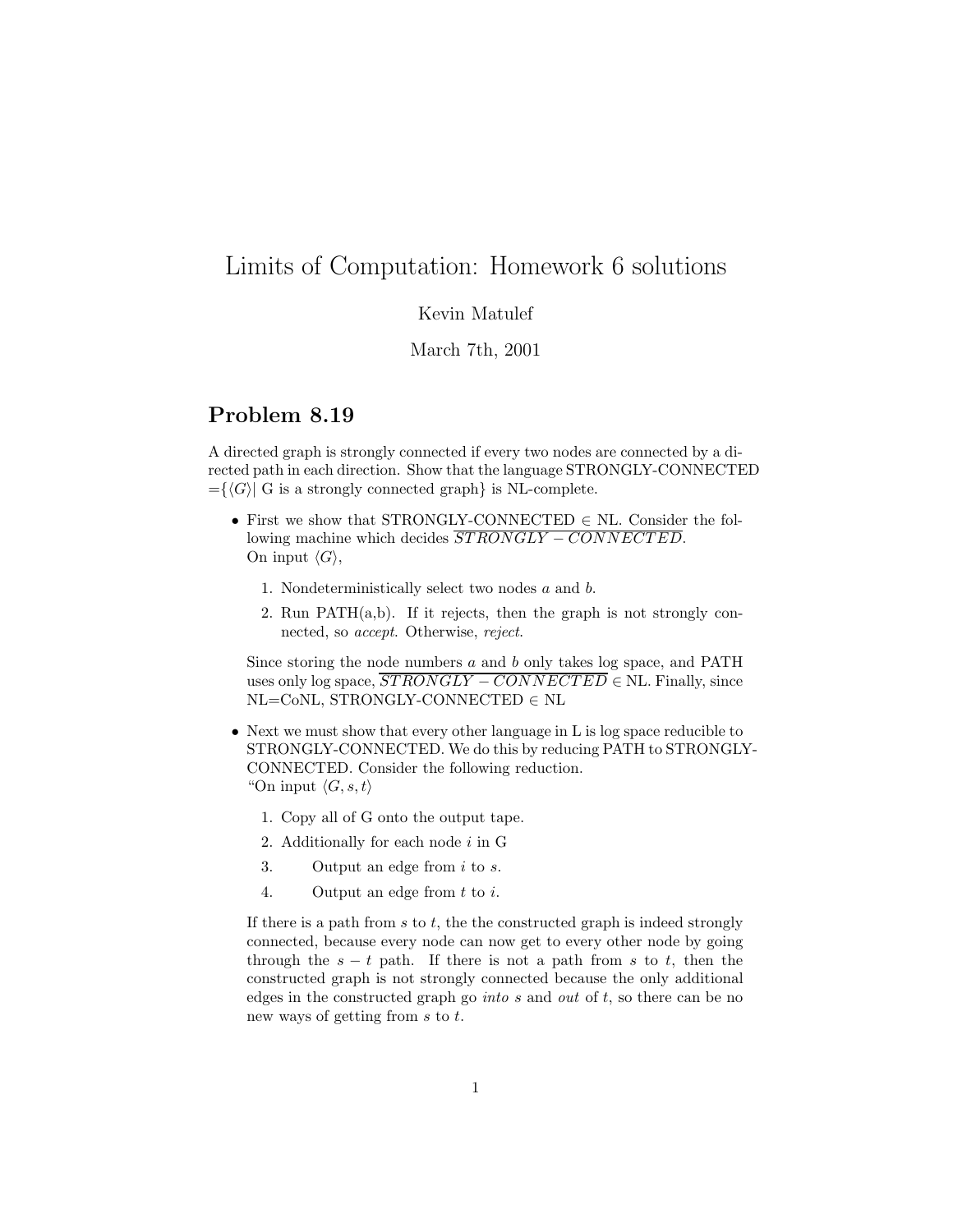Finally, we must verify that the reduction can indeed be performed by a log space transducer. Indeed this is the case, because though the output has size  $O(n)$ , essentially the only space necessary to perform the reduction is that used to keep track of the node number  $i$  in the for loop above.

## **Problem 8.20**

An undirected graph is bipartite if its nodes may be divided into two sets so that all edges go from a node in one set to a node in the other set. Show that a graph is bipartite if and only if it doesn't contain a cycle that has an odd number of nodes. Then, show that BIPARTITE =  $\{\langle G \rangle | G$  is a bipartite graph} is in NL.

- First we show that if a graph is bipartite, it must not contain a cycle with an odd number of nodes. Suppose it did contain such a cyle. Label the nodes  $n_1, n_2, \ldots n_{2k}, n_{2k+1}$ . Clearly, if  $n_1$  is in some set A, then  $n_2$  must be in set B, so  $n_3$  must be in set A, etc. By induction, we see that all the nodes with an odd subscript must be in set A, and all those with an even subscript must be in set B. But this implies that  $n_1$  and  $n_{2k+1}$  are both in set A, a contradiction because they are connected.
- Second, we show that if a graph contains no cycles with an odd number of nodes, then the graph is bipartite. Suppose a graph does not contain any odd cycles. Pick a node, and label it A. Label all off its neighbors B. Label all of their unlabeled neighbors A, etc, until all nodes are labeled. Suppose that this contruction caused two adjacent nodes  $x$  and  $y$  to have the same label. Then that would mean that both  $x$  and  $y$  were reached by taking an odd number of steps from the start node, or both were reached by taking an even number of steps. In either case, the total number of nodes traversed in getting to  $x$  from the start node, and getting to  $y$ from the start node (excluding the start node itself), is even. But adding the start node in makes the total number of nodes odd, contradicting the hypothesis that there were no odd cycles. Thus, the construction succeeds in properly dividing the nodes, so the graph is bipartite.
- Finally, we show BIPARTITE  $\in$  NL. Since NL=CoNL, it suffices to demonstrate that  $\overline{BIPARTITE}$  = HAS-ODD-CYCLES? =  $\{\langle G \rangle | G$  is a graph that contains an odd cycle $\in$  NL. The following algorithm works "On input  $\langle G \rangle$ 
	- 1. *counter* := 0.
	- 2.  $start :=$  Nondeterministically select a starting node.
	- 3. successor := Nondeterministically select a successor of s.
	- 4. While  $\text{(counter} < \text{the number of nodes)}$
	- 5. If successor  $= start$  and if counter is odd, accept, otherwise...
	- 6.  $successor := nondeterministically select a successor of successor$